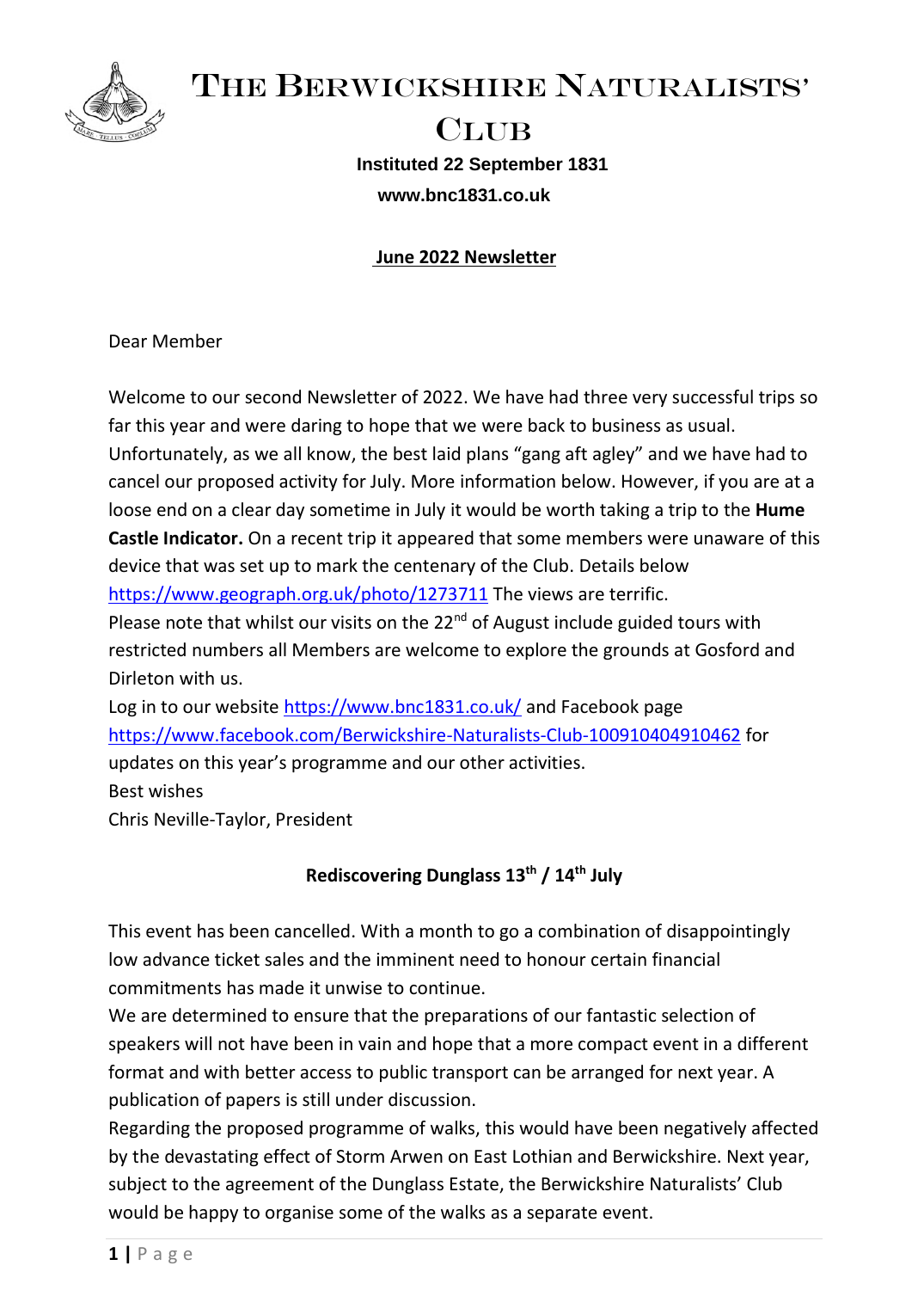#### **Events in August and September**

## **Monday August 22nd**

#### GOSFORD HOUSE AND DIRLETON VILLAGE

#### **MORNING VISIT**: GOSFORD HOUSE, LONGNIDDRY, EAST LOTHIAN

The morning visit is to Gosford House, Longniddry, East Lothian

(NT449787)( ///fries.kiosk.segmented)

A private tour has been arranged and will commence at 11-30 am. Meet at 11-15 am on the gravel parking area beside the house.

Attendees are permitted to explore the Pleasure Grounds to the south of the house on foot. The terrain is flat, there are attractive boating and curling ponds and the lawns afford lovely views of the south face of the house. Allow at least 30 minutes before the meeting time to do this. There is no additional charge.

The price of the tour is fixed for a maximum of 15 participants and the cost will be £15 per person, payable on booking (see below). The tour of the house will last approximately 1  $\frac{1}{2}$  hours. In the event that more than 15 members wish to participate, there will be a waiting list.

Gosford House, the seat of the Earls of Wemyss and March, is set in 5000 acres of coast and parkland in East Lothian. The house is a neo-classical mansion which was one of the last commissions of Robert Adam. It was completed a few years after his death in 1800 and is widely accepted to be an outstanding example of his later work. [https://www.historicenvironment.scot/archives-and-research/online-](https://www.historicenvironment.scot/archives-and-research/online-exhibitions/great-scottish-interiors/gosford-house-east-lothian/)

[exhibitions/great-scottish-interiors/gosford-house-east-lothian/](https://www.historicenvironment.scot/archives-and-research/online-exhibitions/great-scottish-interiors/gosford-house-east-lothian/)

The Marble Hall, in the south wing, was completed by William Young in 1891. It is three storeys in height with an elegant double staircase which leads to a surrounding picture gallery, which contains a fine collection of paintings, which are often lent to important exhibitions. The internal detail of the Hall combines Italian and Palladian influences.

The extensive Pleasure Grounds date from the late  $18<sup>th</sup>$  century and include parkland, and boating and curling ponds. The layout is first shown on a plan by Forrest in 1799 and confirmed by Ainslie's survey in 1808. The formal garden to the west of the house was enclosed with a low stone wall and small square temples as part of the 1891 reconstruction.[\(www.parksandgardens.org/places/gosford-house/\)](http://www.parksandgardens.org/places/gosford-house/)

There are toilets in the house but no catering facilities. As access is via steep marble steps, unfortunately the house tour is NOT suitable for those of restricted mobility. Bags and purses cannot be carried around the house as they may inadvertently knock items or trigger alarms. They should be left in the car or in the cloakroom inside the house. DIRECTIONS

Follow the A1 to Haddington then take the A6137 towards Aberlady. Turn left onto A198 direction Longniddry. At the Gosford House North Lodge turn left through the arch (the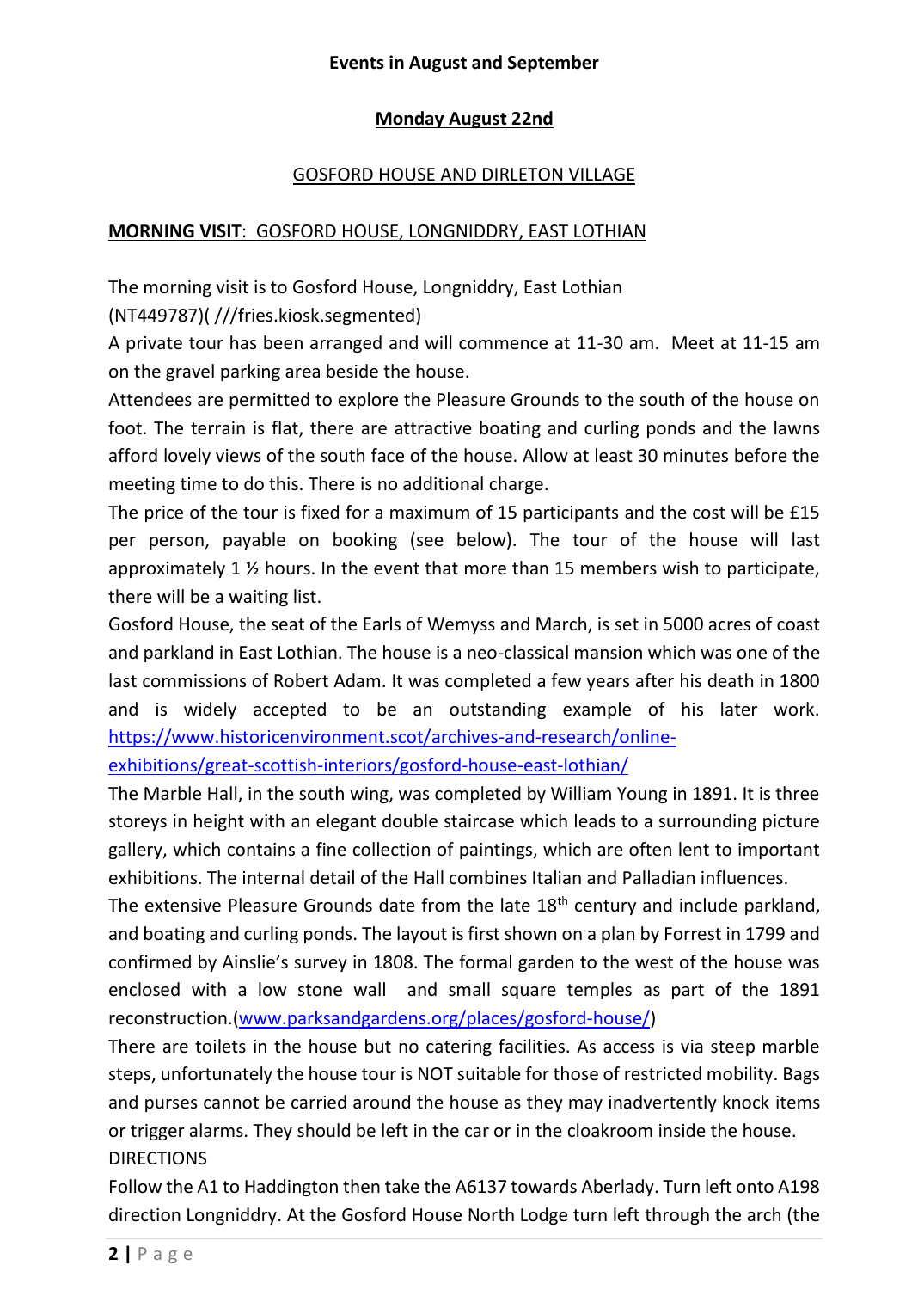gate will be open) and follow the red arrow pointing to the right. Parking is in the gravel courtyard. There is no shade for cars.

# BOOKING

The first 15 members to book via Eventbrite will be given a place on the private tour. Others will be placed on a waiting list. If there are sufficient numbers, efforts will be made to arrange a second tour.

Please book by 15th August 2022 at

[https://bnc\\_gosford.eventbrite.com](https://bnc_gosford.eventbrite.com/)

# LUNCH OPTIONS

Subject to the weather, there are numerous options for picnic lunches: The Gosford House grounds; the Bents at Longniddy (part of the John Muir Way) with open views across the Firth of Forth; Aberlady; Gullane beach; Dirleton village green (adjacent to the castle (see below)) or Yellowcraigs beach with its view of Fidra Island.

Alternatively, the Walled Garden café at Archerfield (NT502838

///glassware.hotels.eternity) is recommended as it is then possible to see the west exterior of Archerfield House, a magnificent mansion house dating from the  $17<sup>th</sup>$ century and with alterations by Robert Adam. Unfortunately, it was not possible to arrange a visit to Archerfield as the house is inextricably linked with the Village and Castle of Dirleton.

Otherwise, refreshments can be purchased in Aberlady, Gullane and Dirleton en route to the afternoon rendezvous.

# **AFTERNOON VISIT:** DIRLETON VILLAGE TOUR WITH OPTIONAL VISIT TO DIRLETON CASTLE GARDENS

The afternoon visit is a guided tour of the village of Dirleton, East Lothian which is kindly being given by Bill Nimmo, a long-standing member of the Dirleton Village Association. Numbers are restricted to 15. There is no charge for this tour but, for those who wish to see the unusual and most attractive gardens within the castle grounds, there is an admission charge (Historic Scotland members enter free, Adults 16-64 £3-50 and Concessions £2-50).

Meet at 2-15 pm outside the entrance to Dirleton Castle, which is adjacent to the public car park and public toilets.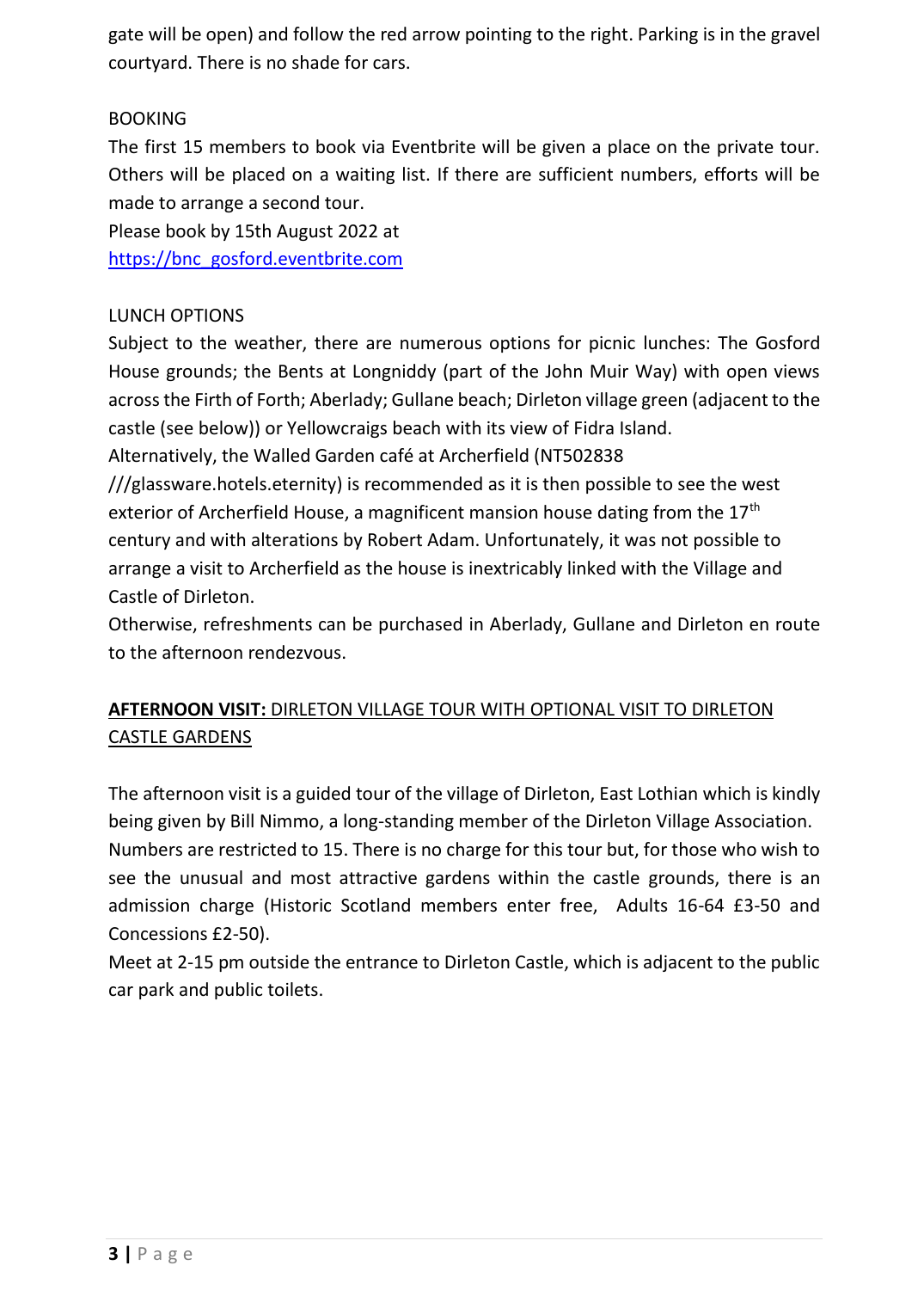



The Castle Bowling Green The Castle Garden

Dirleton is one of the prettiest of East Lothian's conservation villages, set along the south side of the Forth on the coastal road between Gullane and North Berwick. It is characterised by a large village green surrounded by a maze of pantiled houses, historic Dirleton Castle and Dirleton Kirk, two inns and, nearby, the popular and spectacular Yellowcraig Beach with its views of Fidra.

The prehistory of Dirleton is represented by iron age settlements and burials and by a record of a fort on Craigs Hill to the west. It is likely that a settlement had become established by the seventh century.

In the mid-twelfth century King David l of Scotland gave the lands of Dirleton to the Anglo Norman de Vaux family who initially settled at Eldbotle, a mile northwest of the current village, and built a church at Gullane. Around 1240 they built Dirleton Castle, one of the early stone castles in Scotland. It was damaged during the Wars of Independence in the late thirteenth century but rebuilt by the Haliburton family and extended by the Ruthvens who also added the dovecote and gardens.

The church at Gullane ceased to meet the needs of its parish in 1612 and was abandoned in favour of a new church at Dirleton. The manse was moved eighteen years later to the west side of Dirleton Green and is now known as the Old Manse. The church was funded by local landowners.

The economy of Dirleton has historically been based on agriculture, initially a peasant system but replaced by a few farms heavily dependent on manual labour. Since the mid twentieth century mechanisation has radically reduced the need for employees. The village has mainly become a dormitory for people working elsewhere. The village still maintains the characteristics of an estate village with many buildings of architectural interest, the centrally positioned castle and the extensive village greens. The Archerfield House east lodge lies to the west of the greens. The kirk is, arguably, the earliest post-Reformation church in Scotland. Much of the present lay out of the village reflects the work carried out by Lady Mary Nisbet Ferguson who inherited the estate from her father. She had previously been the first wife of [Thomas Bruce, 7th Earl of](https://en.wikipedia.org/wiki/Thomas_Bruce,_7th_Earl_of_Elgin)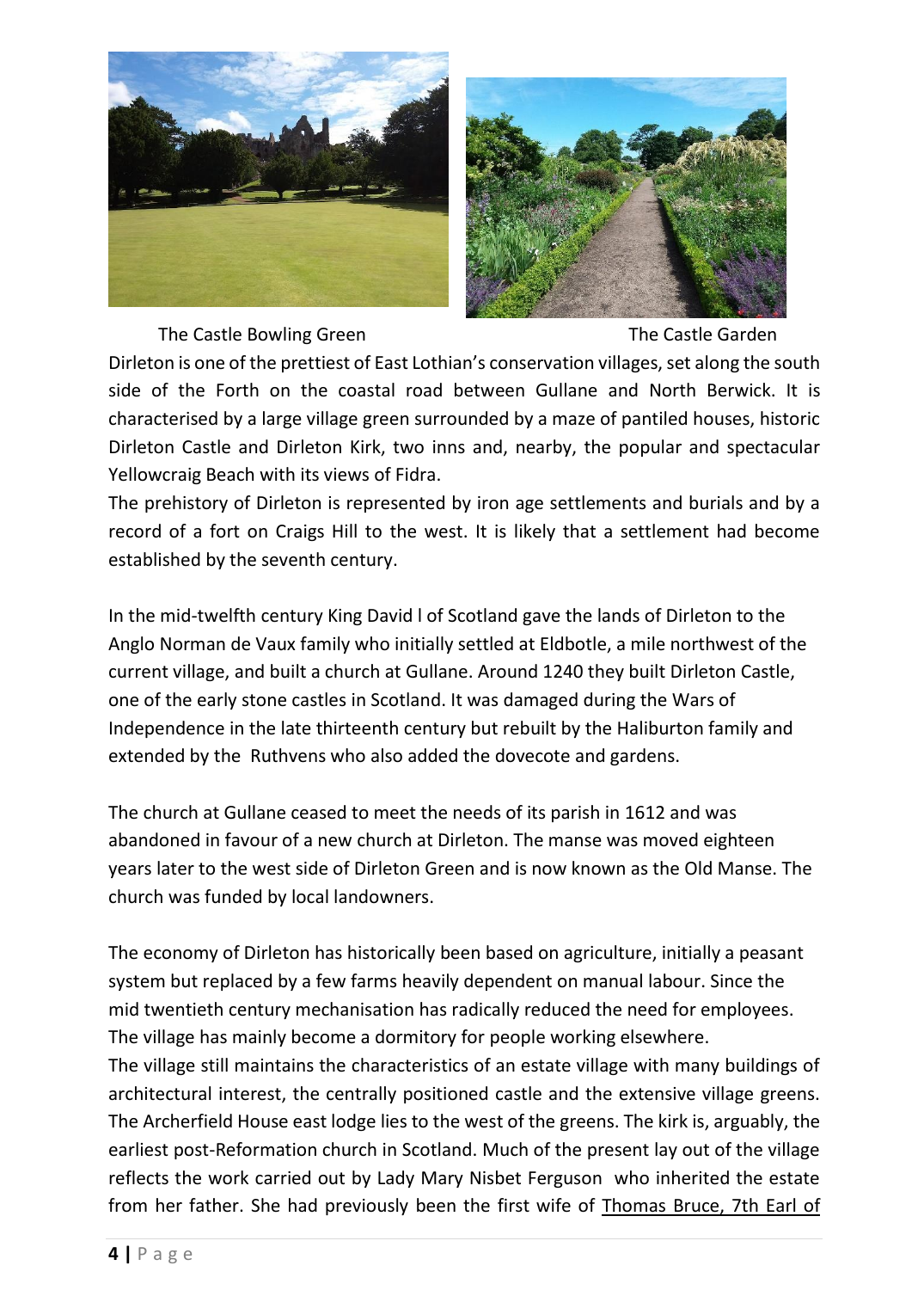[Elgin](https://en.wikipedia.org/wiki/Thomas_Bruce,_7th_Earl_of_Elgin) during his term as [Ambassador Extraordinaire to the Ottoman Empire](https://en.wikipedia.org/wiki/List_of_diplomats_of_the_United_Kingdom_to_the_Ottoman_Empire) and was one of the most influential and wealthiest heiresses of the late 18th and early 19th century. It was to Archerfield that Lord and Lady Elgin returned while awaiting the arrival in England of the Parthenon marbles.

Regrettably, like other sites managed by Historic Scotland, the castle itself is not open to the public due to safety concerns. It will be possible to view parts of the castle from outside the wall during the village tour. The castle itself is one of Scotland's oldest surviving strongholds, with towers dating from the  $13<sup>th</sup>$  century. For four hundred years it was a fortified residence to three successive families: De Vaux; Haliburton and Ruthven. Following abandonment, Cromwell's siege in 1650 rendered the castle unfit for military use. Dirleton estate was then purchased by the Nisbet family in the 1660s and, while they never restored the castle to a residence preferring to live in the newly constructed Archerfield House, they did turn the ruins into an important feature in their new designed landscape. Descendants of the Nisbets owned the Castle until it was gifted to the National Trust for Scotland in 1980.

The gardens which can be visited, despite the castle itself being closed, date from the late 1800s. The formal Victorian west garden was reconstructed to its original design in 1993, while the north garden, sheltered by the external wall of the castle, is a beautiful example of an Arts and Crafts garden. Its herbaceous border is, by repute, the world's longest. The garden has a rare ginkgo, or maidenhair, tree and a bowling green which was laid out sometime in the 17th Century and remains on its original site, having previously been a knot garden. King James VI is said to have played bowls there, although this cannot be confirmed. If this is the case, it makesthe bowling green one of the oldest, if not the oldest, green still in use in Scotland.

DIRECTIONS

If travelling from Gosford House, allow approximately 15 minutes to reach Dirleton via A198 direction North Berwick. At the first sign for Dirleton turn left into Edinburgh/Main/Rd B1345 and proceed into the village. With Castle Inn on your left and the village greens ahead, turn right to the public car park (and public toilets).

If travelling from the A1, Dirleton can best be reached by either turning off at Thistly Cross, Belhaven roundabout and then following the road past Tantallon Castle and the Bass Rock through North Berwick or turning off at Haddington, crossing the Garleton Hills with open views north to Fife and following the signs for Dirleton.

The guided tour of the village will be suitable for disabled visitors, for the most part being on footpaths and tracks. It is hoped that we will gain access to the interior of the kirk. For those wanting to access the castle gardens (either before or after the tour), the paths are suitable for disabled visitors.

Public Toilets are available at the Castle car park.

Numbers are limited to 15. A waiting list will be maintained if the visit is over subscribed. There is no charge for the guided tour but charges (as above) apply for those who wish to visit the castle gardens.

Please book no later than 15th August 2022 through [https://bnc\\_dirleton.eventbrite.com](https://bnc_dirleton.eventbrite.com/)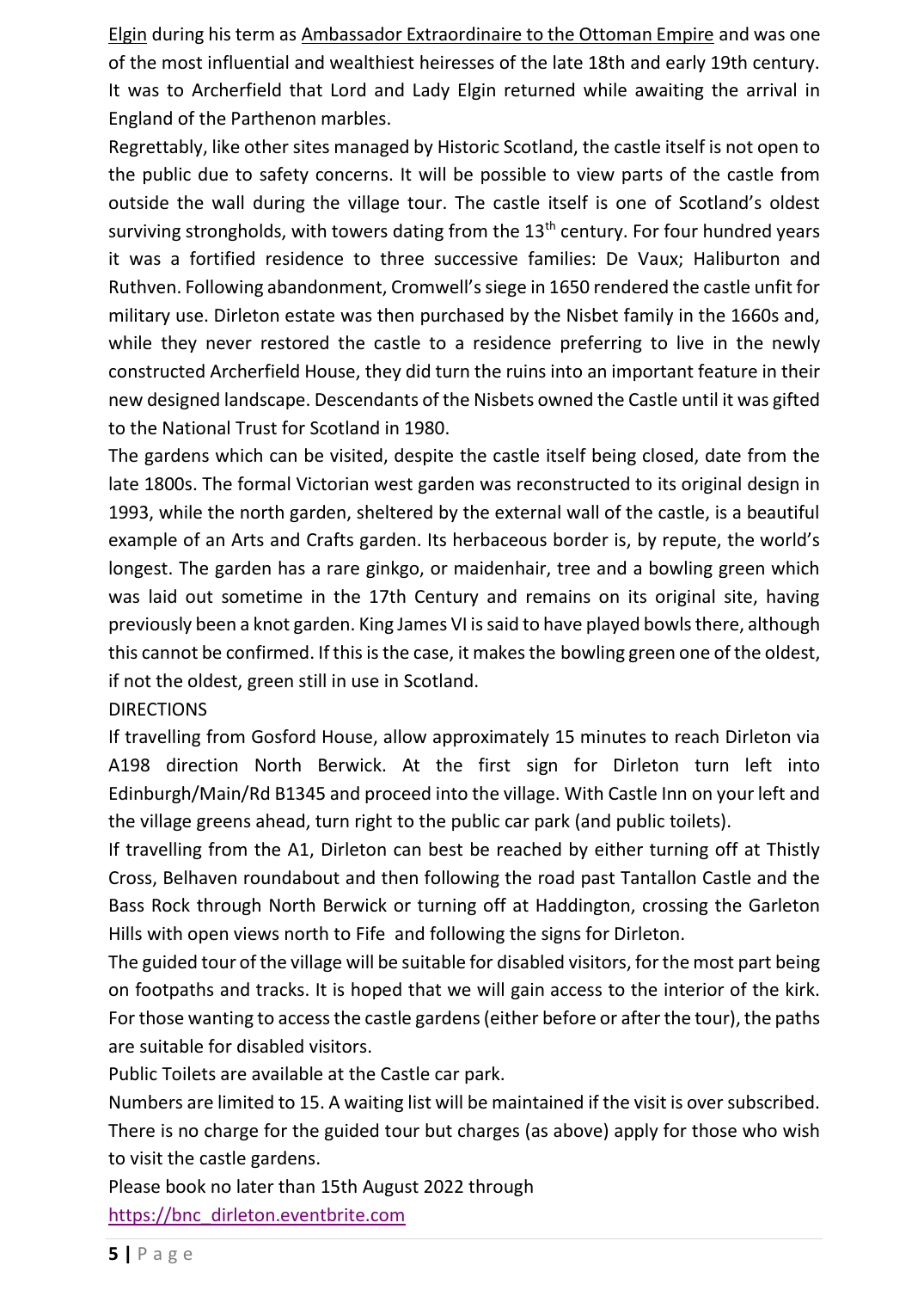# **Thursday 8th September**

## TORWOODLEE ESTATE (TD1 1UD) and GALASHIELS OLD TOWN (TD1 3JS)

Meet at 11.00am at Torwoodlee Mains (NT464 378; postcode above)

James Pringle, Laird of Torwoodlee welcomes the Club to enjoy this walk around his estate, which has been in the Pringle (originally Hoppringle) family since 1501 and will include the ruined, but recently consolidated Torwoodlee Tower of 1601 and the exterior of the fine Palladian villa which has been the family's home since 1783. The charming policies straddle part of the Catrail, an earthwork which in antiquity separated the fertile Tweed lowlands from the barren hills around. This is overlooked by a 250m high spur on which are the remains of an Iron Age hillfort and one of only three known broch towers from the south of Scotland. Fort and broch have been explored in the past, not least in 1950 by Prof. Stuart Piggott (recently portrayed in the 2021 film *The Dig*) and still attract the attention of archaeologists. Our climb to the fort will be rewarded by extensive views of the surrounding hills and Wedale, the valley of the Gala Water in which nestles the town of Galashiels. The walk should take about 1<sup>1</sup>/<sub>2</sub> hours.

At 2.30pm reconvene at Old Gala House in Scott Crescent, Galashiels (NT492 358; postcode above).

Modern Galashiels grew from a small Burgh of Barony that was established in 1599 by James Pringle of Old Gala House, which itself dates from 1583 and is where our perambulation will begin. Our walk around the Old Town will be guided by John Gray of the Old Gala Club, take about 1 hour and encompass an history of the town from its modest origins to its dramatic expansion into a centre of textile production in the Industrial Revolution. Old Gala house is open to the public free of charge and Members are encouraged visit before or after the guided walk.

#### **Directions**

Take the A72 Peebles road from Galashiels and after passing S M Motors and Nice Twice Emporium on your left, take the next right onto a farm road which winds back up the hillside to Torwoodlee Mains, where there is a large open space for parking and where the walk will commence. Sturdy footwear is essential and there are no toilet facilities accessible on this part of the visit.

The walk around Galashiels starts from Old Gala House, which is located on Scott Crescent and is not more than 10 minutes' walk from Tesco *via* Paton Street and St John Street (turn left at the top).

Whether stopping for coffee on the way to Torwoodlee or returning to Galashiels afterwards, there is parking in the town centre for two hours free of charge at Tesco (just off the A7) as well as a café and toilets in the store. Other cafés within easy walking distance are located on Market Street, Bank Street and Channel Street.

There is no limit to number of participants on this trip but please logon to [https://bnc\\_torwoodlee.eventbrite.com](https://bnc_torwoodlee.eventbrite.com/) to help us manage the event.